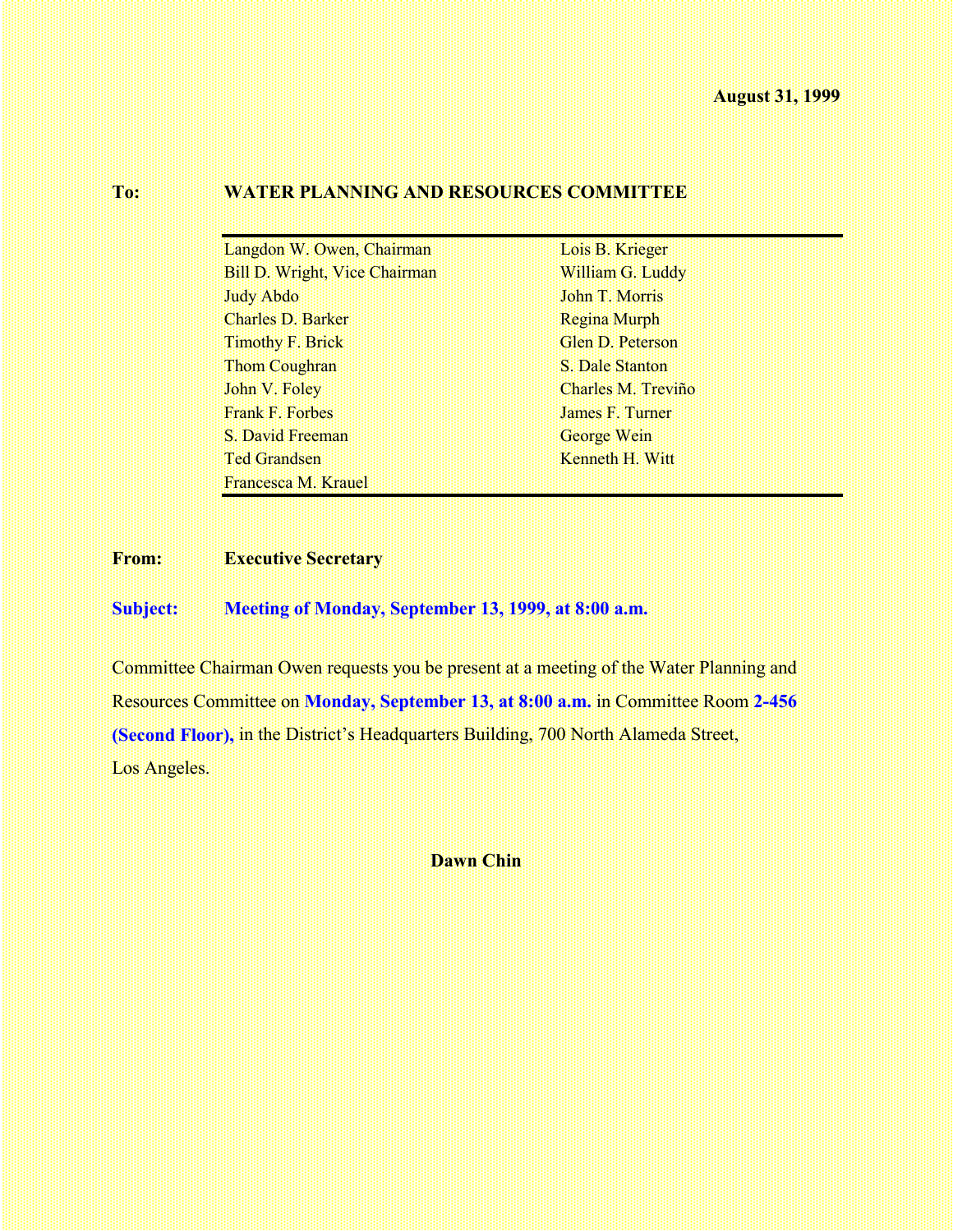# **AGENDA**

# **ADJOURNED WATER PLANNING AND RESOURCES COMMITTEE MEETING WITH BOARD OF DIRECTORS\***

# **September 13, 1999**

### **8:00 AM**

MWD Headquarters Building • Room 2-456, 2nd Floor • 700 N. Alameda Street • Los Angeles, CA 90012

**\*The Metropolitan Water District's Water Planning and Resources Committee meeting is noticed as a joint committee meeting with the Board of Directors for the purpose of compliance with the Brown Act. Members of the Board who are not assigned to the Water Planning and Resources Committee may attend and participate as members of the Board, whether or not a quorum of the Board is present. In order to preserve the function of the committee as advisory to the Board, members of the Board who are not assigned to the Water Planning and Resources Committee will not vote on matters before the Water Planning and Resources Committee.**

#### **1. ADDITIONS TO THE AGENDA** (As required by Gov. Code, § 54954.2(b).)

- **2. OPPORTUNITY FOR MEMBERS OF THE PUBLIC TO ADDRESS THE COMMITTEE ON MATTERS WITHIN THE COMMITTEE'S JURISDICTION** (As required by Gov. Code, § 54954.3(a).)
- **3. APPROVAL OF THE MINUTES OF THE ADJOURNED REGULAR MEETING OF THE WATER PLANNING AND RESOURCES COMMITTEE HELD AUGUST 16, 1999**

#### **4. CONSENT CALENDAR ITEMS - ACTION**

- 8-2 Authorize entering into a tolling agreement and update on negotiations regarding Santa Ana Watershed Project Authority's Arlington Desalter Project. (WP&R--Action)
- 8-3 Certify review and consideration of the Environmental Impact Report; and authorize entering into a Local Resources Program Agreement with San Diego County Water Authority and Otay Water District for the Otay Recycled Distribution Expansion Project. (WP&R--Action)